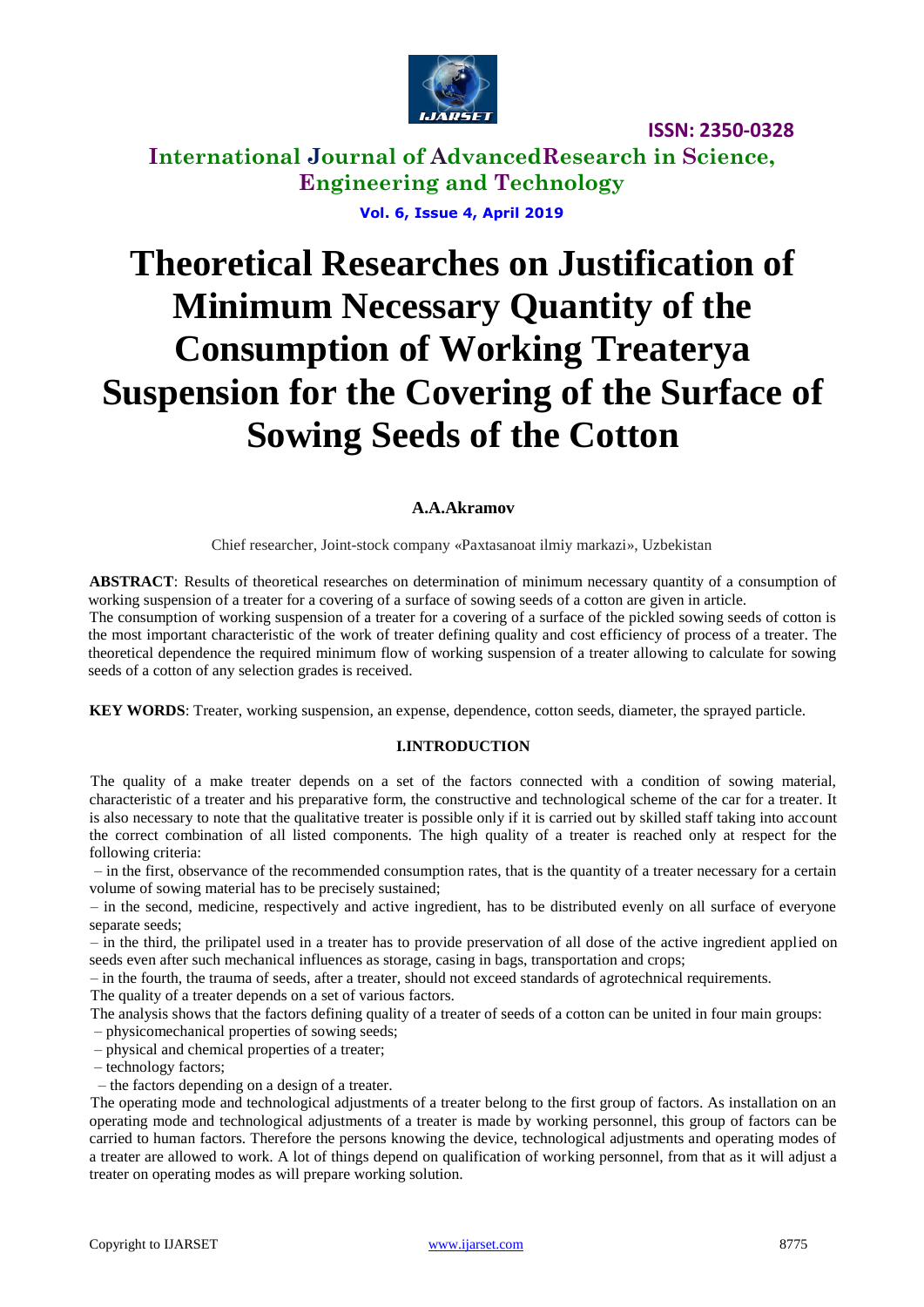

**ISSN: 2350-0328**

## **International Journal of AdvancedResearch in Science, Engineering and Technology**

## **Vol. 6, Issue 4, April 2019**

It is possible to refer the constructive and technological scheme of a treater, a design of separate working bodies, material of working bodies and geometrical parameters of working bodies to efficiency factors. Physicomechanical properties of seeds: the humidity, contamination, the size of seeds, bulk weight, uniformity by the sizes, the hardness, weight are one thousand seeds and another.

#### **II. FORMULATION OF THE PROBLEM**

The consumption of working suspension of a treater for a covering of a surface of the pickled sowing seeds of a cotton is the most important characteristic of the work of treater defining quality and cost efficiency of process of a treater. The task by theoretical researches justification of minimum necessary quantity of a consumption of working suspension of a treater for a full and uniform covering of a surface of sowing seeds is set. At theoretical researches provisions of analytical geometry were used.

## **III. SOLUTION OF THE TASK**

The theoretical consumption of working suspension of a treater on one ton of sowing seeds of a cotton is determined by a formula [1]:

$$
Q_l = V_l n \tag{1}
$$

where  $Q_l$  – a consumption of working suspension of a treater,  $1/t$ ;

 $V_l$  – volume of the working suspension necessary for a covering of a surface of one seed, 1;

 $n$  – quantity of seeds in one ton, pieces/ton.

We determine the volume of working suspension of a treater of a surface of one seed, necessary for a covering, by a formula:

$$
V_l = V_p n_p \tag{2}
$$

where  $V_l$  – volume of working suspension, dm<sup>3</sup> (l);

 $V_p$  – the volume of one sprayed particle of working suspension, dm<sup>3</sup>;

 $p_n$  – quantity of the sprayed particles of working suspension sufficient for a covering of a surface of one seed.

Accepting assumption that the form of the sprayed particle of working suspension represents a sphere, its volume can be calculated on a formula [1]:

$$
V_p = \frac{\pi d_e^3}{6} \tag{3}
$$

where  $d_e$  – diameter of the sprayed particle of working suspension, dm.

The quantity of the fine particles sufficient for a covering of a surface of one seed is calculated by a formula:

$$
n_k = \frac{S_s}{S_k} \tag{4}
$$

where  $S_s$  – surface area of one seed, dm<sup>2</sup>;

 $S_k$  – area of a trace of one particle of working liquid, dm<sup>2</sup>.

The area of a trace of a particle of working suspension depends on its diameter and is determined by expression: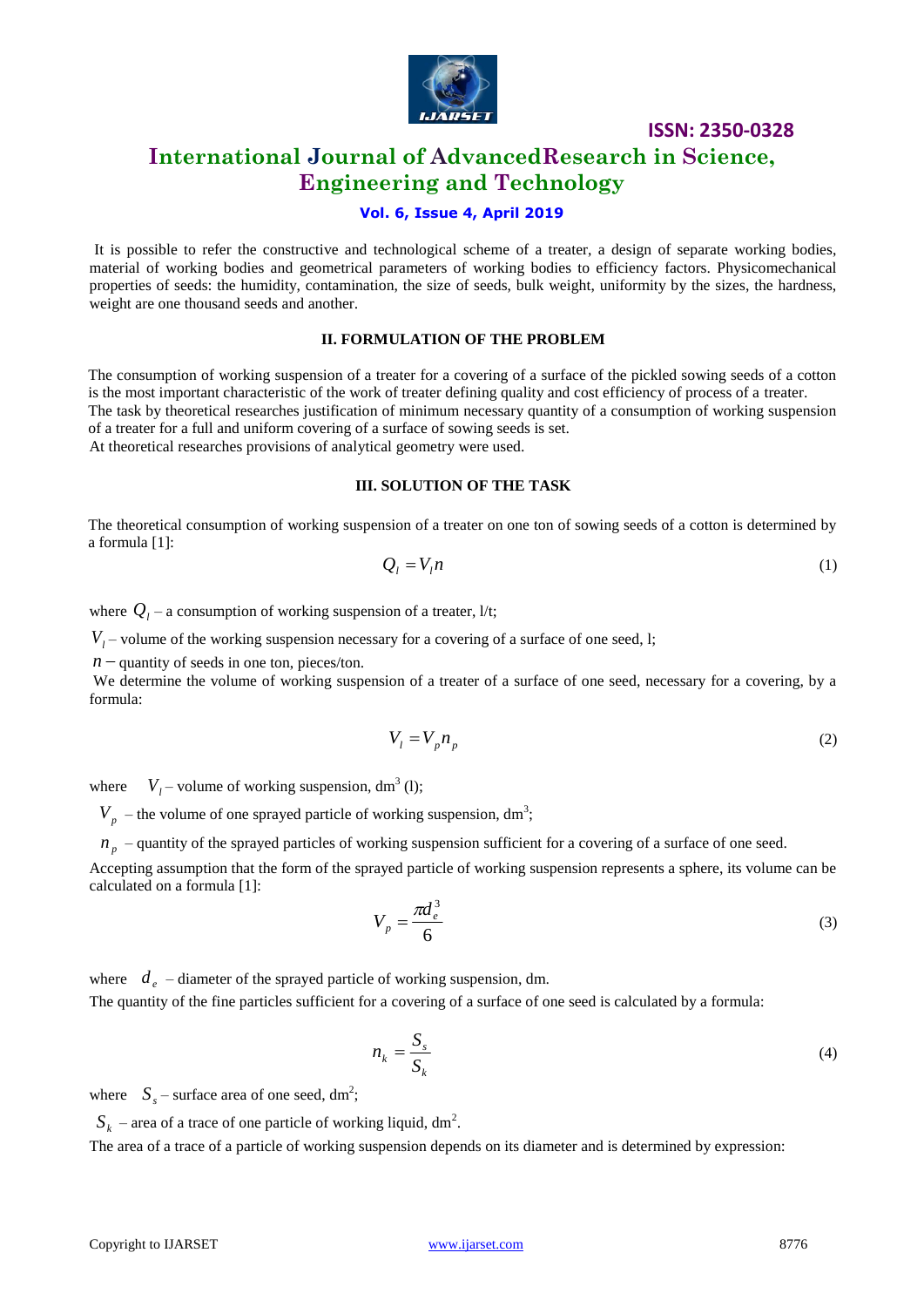

## **ISSN: 2350-0328**

## **International Journal of AdvancedResearch in Science, Engineering and Technology**

## **Vol. 6, Issue 4, April 2019**

$$
S_k = \frac{\pi d_k^2}{4} \tag{5}
$$

where  $d_k$  – diameter of a trace of working liquid, dm. Diameter of a trace put with the spray is accepted:

$$
d_k = k_d d_e \tag{6}
$$

where  $k_d$  – coefficient of spreading of drops.

Depending on physicomechanical properties of cotton seeds, physicomechanical properties of working suspension and the size of drops the coefficient of spreading of drops makes  $-k = 1,02...1,58$  [2, 3, 4]. For our researches we accept coefficient of spreading of drops equal  $k = 1.5$ .

Then expression (5) after mathematical transformations and calculations will register in the following look:

$$
S_k = 1.8d_e^2 \tag{7}
$$

The surface area of cotton seeds is on a formula:

$$
S_s = \pi d_z^2 \tag{8}
$$

where  $d_z$  – diameter of a sphere which volume is equivalent to an average to the volume of sowing seeds of a cotton, dm.

Substituting formulas (7) and (8) in a formula (4) we will receive expression for determination of quantity of the sprayed fine particles of working suspension of a treater sufficient for a covering of a surface of one seed:

$$
n_k = 1,7 \frac{d_z^2}{d_e^2} \tag{9}
$$

Theoretical dependence for determination of quantity (volume) of the working suspension necessary and a surface of one seed, sufficient for a covering, we will receive after substitution of formulas (3) and (9) in a formula (2) of both performance of some mathematical transformations, and calculations of constant numerical values in the following look: 2

$$
V_l = 0.9d_z^2 d_e \tag{10}
$$

The received theoretical dependence allows to calculate the required minimum flow of working suspension of a treater for sowing seeds of a cotton of any selection grades.

Table-1. Estimated amount of working suspension of a treater  $-V<sub>l</sub>$ , surface of one seed, necessary for covering,  $\times 10^{-6}$  l.

| Equivalent diameter of<br>cotton seeds $d_z$ , mm | Diameter of the sprayed particle of working suspension of a treater $d_e$ , mkm |      |      |      |      |      |      |
|---------------------------------------------------|---------------------------------------------------------------------------------|------|------|------|------|------|------|
|                                                   | 30                                                                              | 35   | 40   | 45   | 50   | 55   | 60   |
| 5,0                                               | 0,67                                                                            | 0,79 | 0,90 | 1,0  | 1,12 | 1,24 | 1,35 |
| 5,5                                               | 0,82                                                                            | 0,95 | 1,09 | 1,22 | 1,36 | 1,50 | 1,63 |
| 6,0                                               | 0,97                                                                            | 1,13 | 1,29 | 1,46 | 1,62 | 1,78 | 1,94 |
| 6,5                                               | 1,14                                                                            | 1,33 | 1,52 | 1,71 | 1,90 | 2,09 | 2,28 |
| 7,0                                               | 1,32                                                                            | 1,54 | 1,76 | 1,98 | 2,20 | 2,42 | 2,65 |
| 7,5                                               | 1,52                                                                            | 1,77 | 2,02 | 2,28 | 2,53 | 2,78 | 3,04 |
| 8,0                                               | 1,73                                                                            | 2,02 | 2,30 | 2,59 | 2,88 | 3,17 | 3,46 |